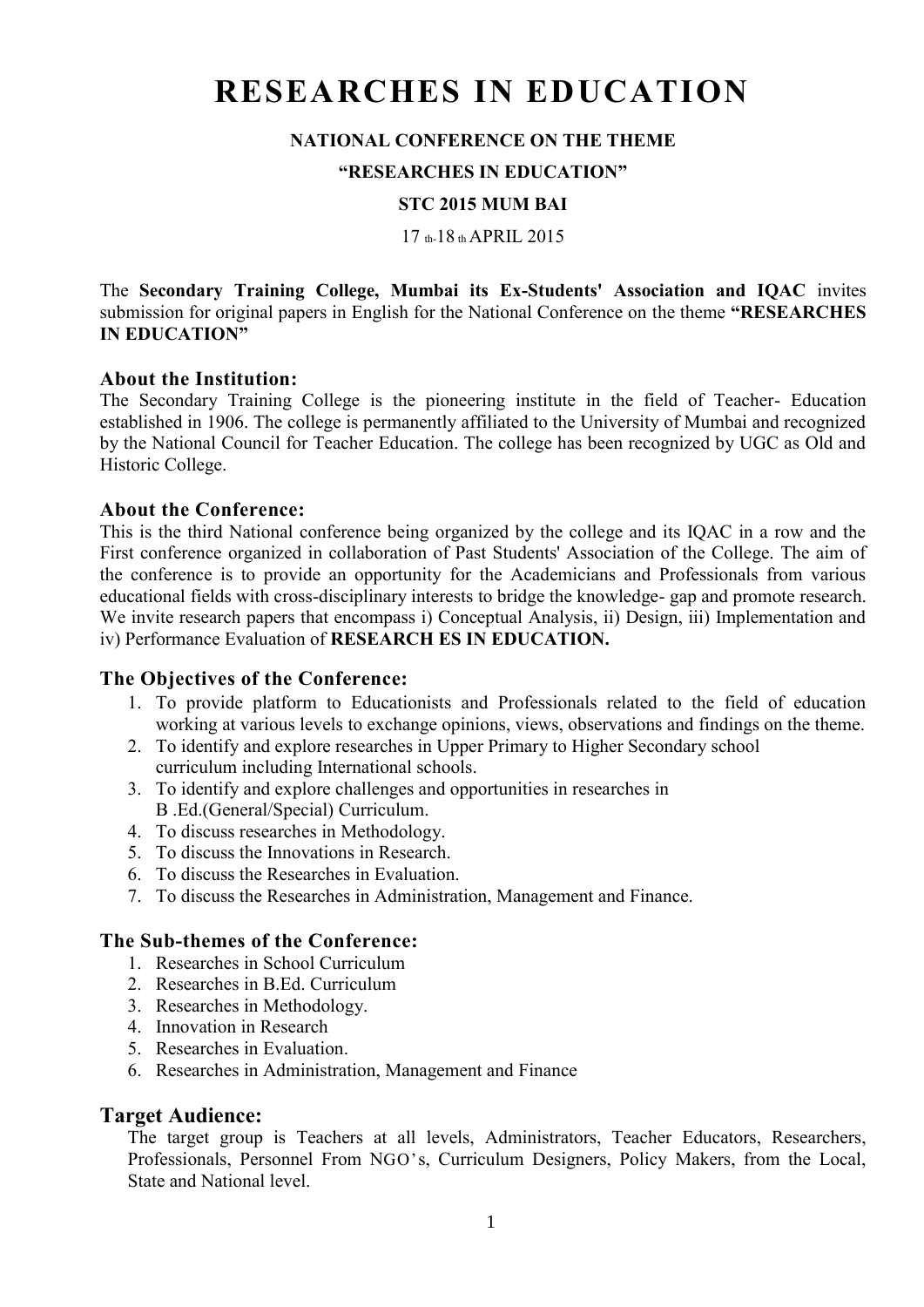### **Guidelines for Submission:**

Research Papers/ Conference Papers can be sent received with all information and details by E-mail only to **[stcnationalconference2013@gmail.com](mailto:stcnationalconference2013@gmail.com)**

**Paper should be submitted in ENGLISH ONLY BUT the participant can present the paper in any language.**

#### **Paper format:-**

MS Word document, maximum of 1500 words .

Page Size: A4, Margins Right 1.5, Left 2, Bottom 1, Top 1.

**Font:** Times New Roman Size-12, Headings-14 Bold, Spacing-1.5

**Sub-theme:** Font 14, Bold, Central alignment.

**Title of the Paper:** Font 14, Bold, Central alignment.

**A uthor/s, Designation, Institute:** Right alignment, below title, italics.

**R efer en ces:** APA Style only, maximum ten references only.

**Email Ids & Contact numbers:** End of the Paper, Font 12, Bold.

Contributor's Sub Theme, Paper Title, Name(s) of the Author(s), Designation, Institute, e-mail address

and mobile number should be placed in the appropriate places.

#### **Note:**

Contributors need to specify sub-theme. All papers will be reviewed by the Scrutiny Committee.

## **Key Dates**

- **Last date of submission of Full Papers - 15.3.2015**
- **Information for Selection of Paper- 15.3.2015**
- **Submission of Fee and Revised Paper 20.3.2015**
- **Accepted papers will be published in ISBN BOOK**

**Conference Fees & Payment M ode: -**Delegates: **Rs.2000/- For Past Students of the College with papers Rs. 500/- without papers Rs. 200/-** Demand Draft drawn on a Nationalized/International bank payable by Bank Draft in favor of

**SEC. Training College, Mumbai National Conference A/C**

**Or you can transfer the fee by NEFT to**

**IFSC Code- CORP0000536** 

**Name of Bank -Corporation Bank Address- Mahapalika Marg 536**

**Type of Account SB. A/C. No-053600101015574.**

**and intimate the Bank Transaction ID by** 

**E-mail on** stcnationalconference2013@ gmail .com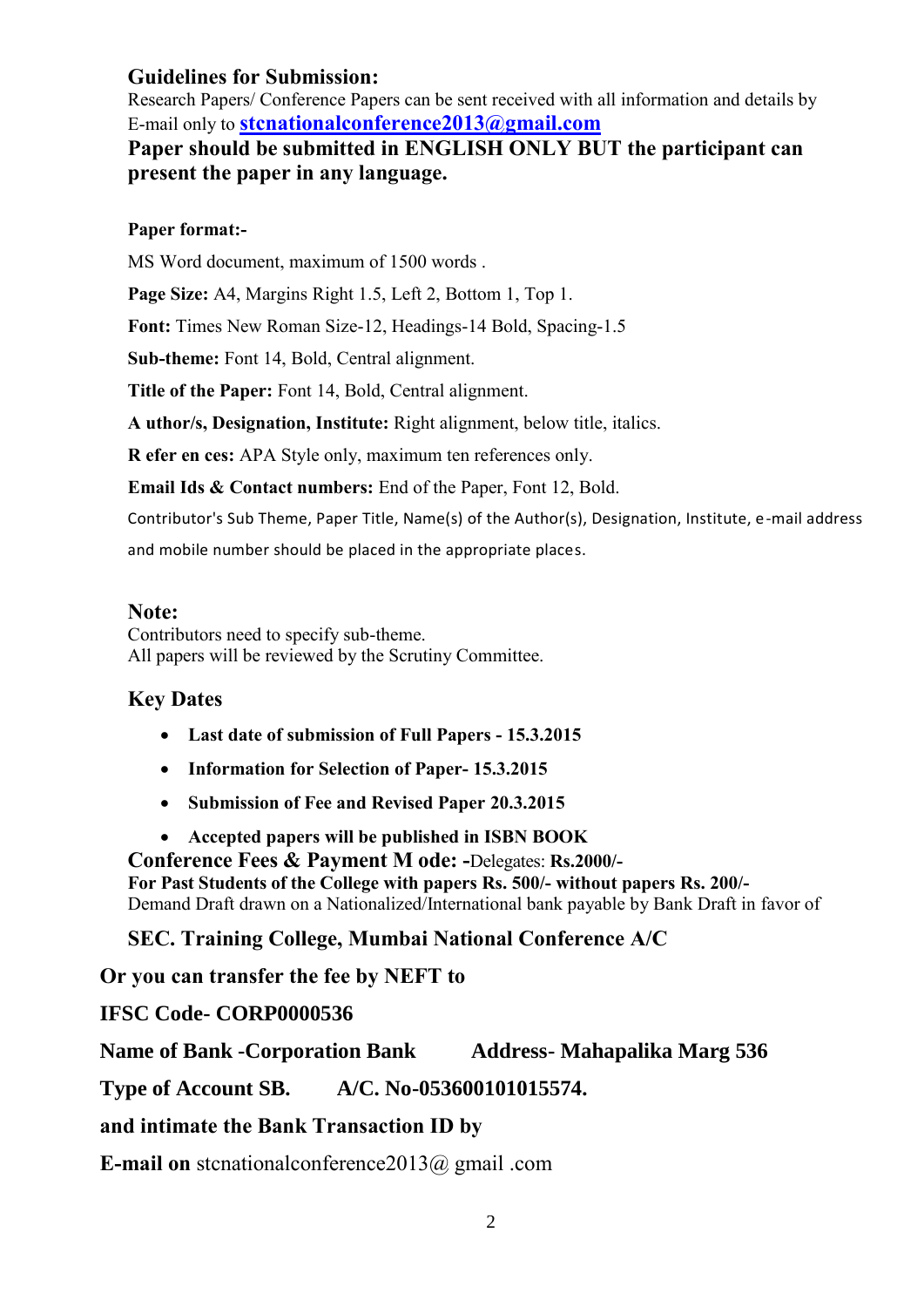In case there is a joint paper, both participants have to register separately with registration fee and both have to make it convenient to attend the seminar and make a joint presentation. **No spot registration will be allowed. No TA/DA will be paid to the participants.**

## **Last Date for Registration:**

For Paper Presenters and Participants: 20**th M arch, 2015**

## **Accommodation will be given on prior request and payment basis**

## **Contact Details:-**

College Office: +91-22-22620050,

Tele- Fax:- (022) 22612188

Principal Dr Suhaskumar Patil:- 9967506867 [srpmanu@gmail.com](mailto:srpmanu@gmail.com)

**Convener:-** Dr Suvidyaa Sarvankar: 9969106724 [suvidya.sarvankar@gmail.com](mailto:suvidya.sarvankar@gmail.com)

**Finance Secretary:-** Dr Jyotsna Thakoor:- 9819300550 [jyothakoor@gmail.com](mailto:jyothakoor@gmail.com)

#### **Organising Committee Members:-**

Dr Shashank Y. Chikhalikar:-9969685767 [shashankchikhalikar@yahoo.in](mailto:shashankchikhalikar@yahoo.in)

Mrs Masarrat S. Ali:-986924 1728 [masarratsahebali@gmail.com](mailto:masarratsahebali@gmail.com)

Mrs. Sunita A. Londhe: -9821678365 [sunita.londhe@gmail.com](mailto:sunita.londhe@gmail.com)

Mrs Meeina C Bharti:-969956081 1 [meeinabharti@gmail.com](mailto:meeinabharti@gmail.com)

#### **How to Reach Mumbai:**

One of the advantages of being a major metropolis is that Mumbai is well connected to the rest of the State and Country.

**By Air -** Chhatrapati Shivaji International Airport or at Chhatrapati Shivaji Domestic Airport , Vile Parle (East) Mumbai. From Airport one can take a Pre-paid taxi.

**By Train-** Mumbai's has two Railway Terminals-Mumbai Central & Chhatrapati Shivaji Terminus (CST) connected it to rest of the country. The College is at 5 minute walking distance to Chhatrapati Shivaji Terminus (CST). From Mumbai Central one can reach college by BEST Bus, Cab.

**By Road**:-Mumbai is connected to all cities. Mumbai Central and Parel are two State transport Terminus. People travelling by private Luxury Buses can get down at Crawford Market. The College at 10 minutes walking distance from there.

#### **Address for Communication/Venue:**

Secondary Training College

Elephinstone Technical High School Building East Wing, 3

Mahapalika Marg, Dhobi Talao.

Mumbai-400001

**Website: -** www. secondarytrainingco[llege](http://lege.org/).org